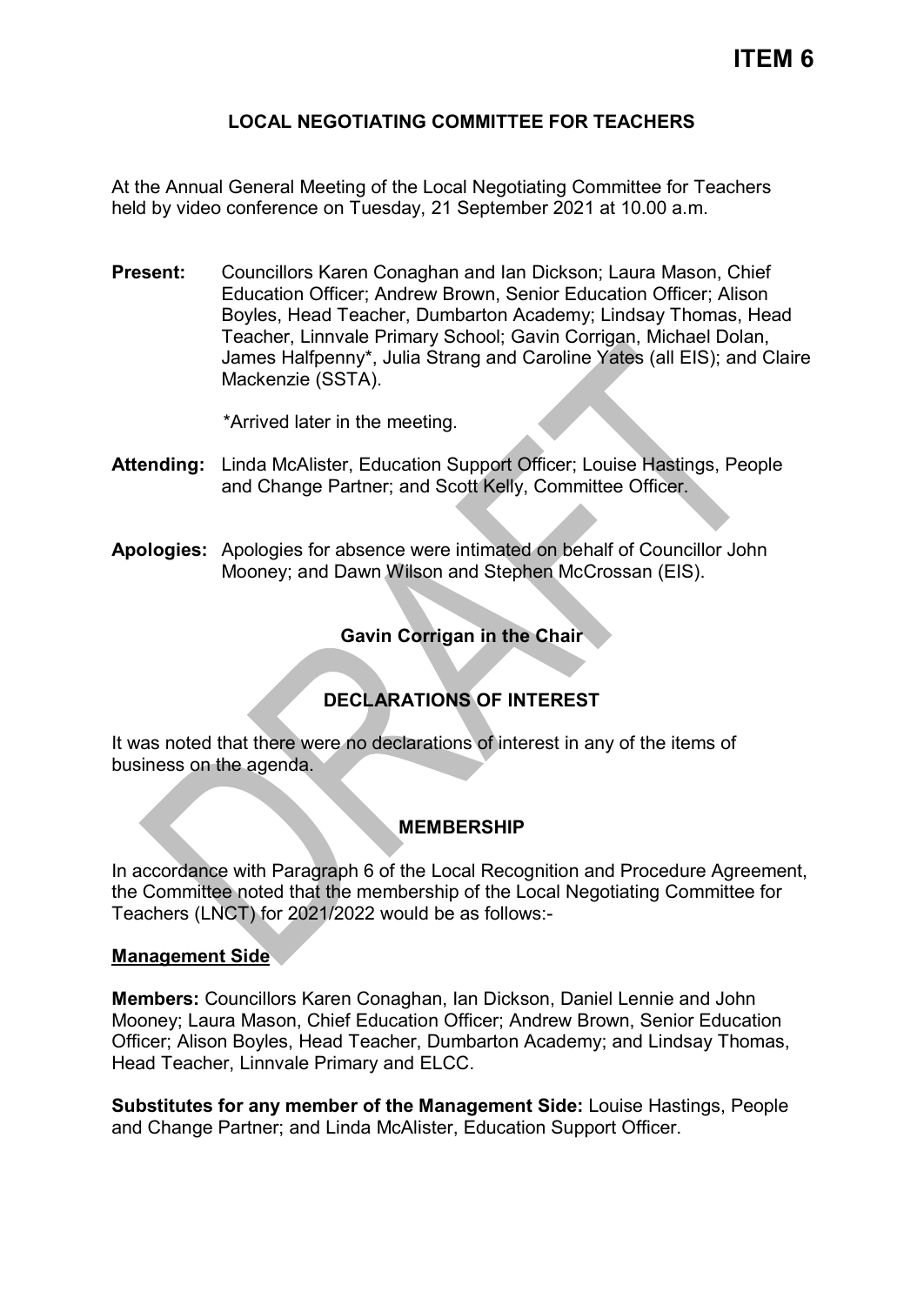#### **Teachers' Side**

**Members:** Gavin Corrigan, Michael Dolan, James Halfpenny, Campbell Lloyd, Julia Strang, Dawn Wilson and Caroline Yates (all EIS); and Claire Mackenzie (SSTA).

**Substitute for any member of the Teachers' Side:** Karen Jakeman (EIS).

**Advisers:** Stephen McCrossan, Area Officer (EIS); and Euan Duncan, Professional Officer (SSTA).

Note: Mr Halfpenny entered the meeting at this point.

## **CHAIR AND VICE CHAIR**

In accordance with Paragraph 9 of the Local Recognition and Procedure Agreement, the Committee noted that in this, the nineteenth year of the LNCT, Councillor Karen Conaghan would assume the position of Chair for the Management Side and Gavin Corrigan would assume the position of Vice Chair for the Teachers' Side. Accordingly, Councillor Conaghan assumed the Chair.

# **Councillor Karen Conaghan in the Chair**

# **MINUTES OF PREVIOUS MEETING**

The Minutes of Meeting of the Local Negotiating Committee for Teachers held on 22 June 2021 were submitted and approved as a correct record.

# **SCHOOL TERM DATES/ACADEMIC CALENDAR 2022/23**

A report was submitted by the Joint Secretaries to the LNCT seeking agreement for setting the academic calendar for Teachers and Associated Professionals for the session 2022/2023.

After discussion and having heard both Sides, the Committee agreed:-

- (1) to note that a consultation process would be undertaken to seek views from educational establishments on the proposed school terms dates for 2022/2023, as detailed in Appendix 1 to the report; and
- (2) to delegate the final decision on the academic calendar for 2022/2023 to the Trade Union Convenors and management representatives based on the outcome of the consultation survey.